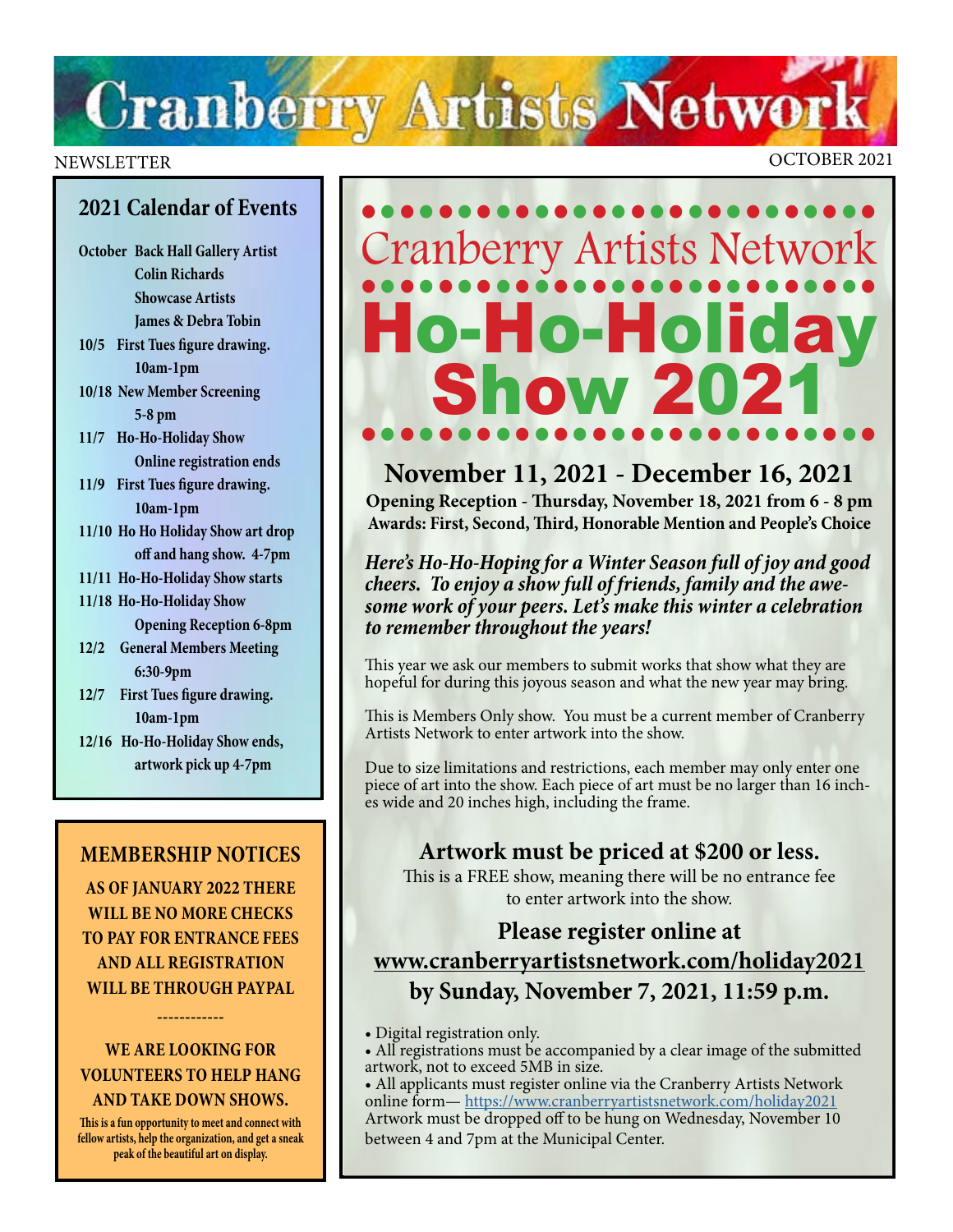### **CAN NEW MEMBER SCREENING**

**The next membership screening is scheduled for October 18, 2021.** 

**All screening is online until further notice.** 

**Membership Benefits:** 

**Networking Opportunities - Join us in meeting talented artistic individuals. Our members have diverse talents with media including: Watercolor, Oils & Pastels, Graphite & Pen & Ink, Photography & Digital Painting, Mixed Media & Jewelry, Glass, Pottery & Ceramics**

**Member Only Shows Minimally one member only show per year to feature member artwork**

**Life Model Drawing, Plein Air Painting, Classes & More Check out the Events page for upcoming shows, classes, events, and more.**

**Please fill out the Membership Application Form at [https://www.cranberryartists](https://www.cranberryartistsnetwork.com/membership-application)[network.com/membership-ap](https://www.cranberryartistsnetwork.com/membership-application)[plication](https://www.cranberryartistsnetwork.com/membership-application) and email three (3) of your best works in a single medium to mjart49@gmail.com.** 



#### **OCTOBER BACK HALL GALLERY FEATURED ARTIST COLIN RICHARDS**



Colin Richards is a freelance illustrator and artist who specializes in pen-and-ink, graphite, marker, and digital art. Largely self-taught, Colin is inspired by many avenues of pop-culture, including comic books, B-horror

and sci-fi movies, role playing games, fantasy novels, heavy metal album covers, and classic renaissance painters. He currently works freelance doing game illustrations, house portraits, book covers, and inking comics.

Connect with Colin at <http://www.colinrichardsart.com> , [http://www.youtube.com/](http://www.youtube.com/markersandmonsters) markersandmonsters , and [@colinrichardsart](http://@colinrichardsart) on Instagram and Facebook.

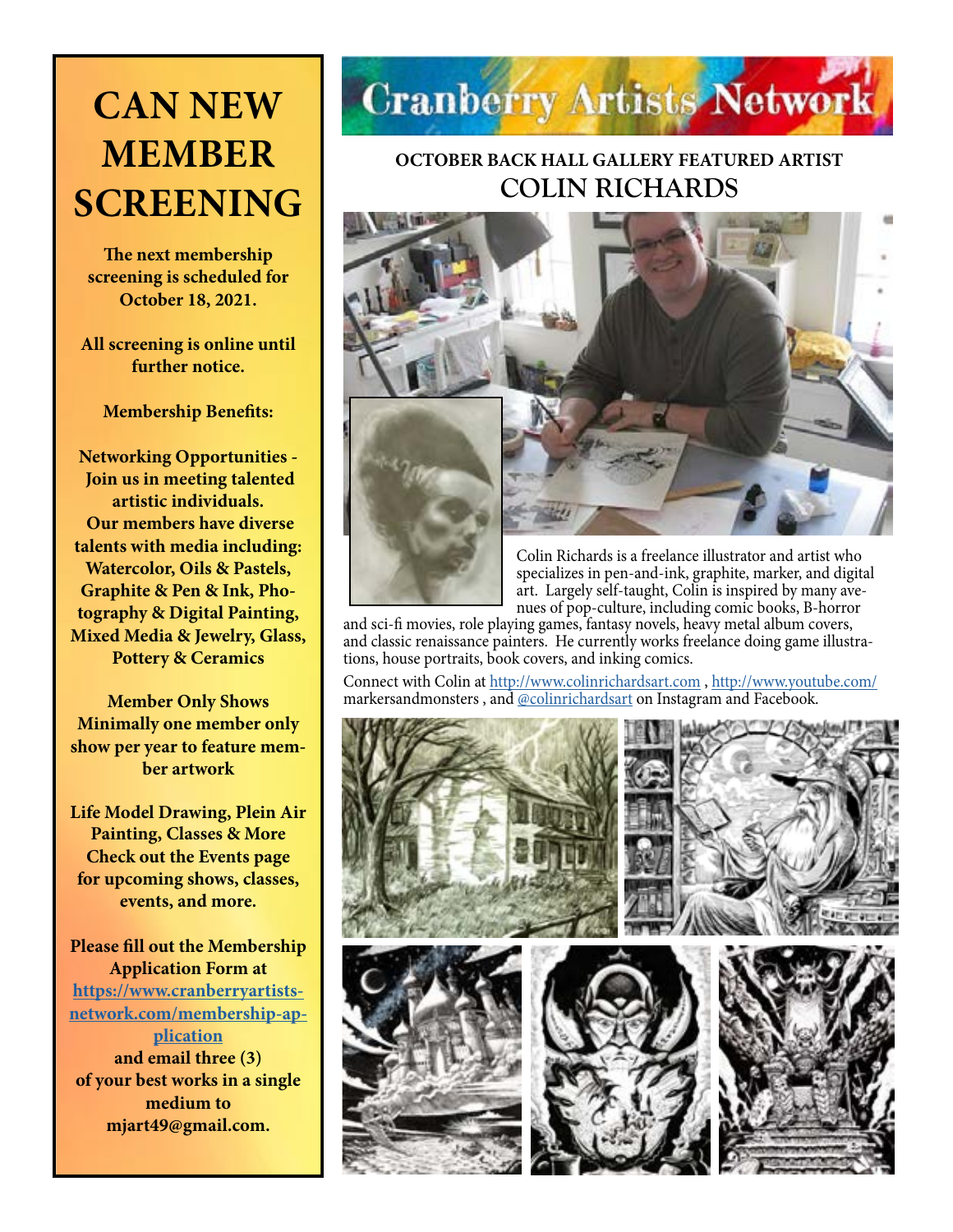

#### **OCTOBER SHOWCASE FEATURED ARTISTS DEBRA AND JAMES TOBIN**



**[James](http://jamestobinart.com)** and **[Debra Zuzindlak Tobin](http://debratobinart.com)** are featured for the return of exhibits in the Cranberry Artist Network Showcase during the month of October 2021 – November 10 at the Cranberry Township Municipal Center, 2525 Rochester Road, Cranberry Township, PA 16066. All work will be for sale.

**[Debra Zuzindlak Tobin](http://debratobinart.com)**'s art includes, photography, drawing and painting, fiber and textile arts. She has a Visual Communication degree from Art Institute of Pittsburgh. She is the president of the West Hills Art League, and on the board for Cranberry Artists

Network, Beaver Valley Artists and the Fiberarts Guild of Pittsburgh. She is also a member of the Pittsburgh Society of Artists, Pittsburgh Pastel Artists League and North Hills Art Center.

**[James Tobin](http://jamestobinart.com)** works in Digital Art on Metal and Canvas, Photography, Acrylics and Video. James is vice president of the Cranberry Artists Network, and a member of Beaver Valley Artists, West Hills Art League, Pittsburgh Society of Artists, Pittsburgh Pastel Artists League and North Hills Art Center. He is also a professional musician with several CD's released. James and Debra play out as a music duo and with the Dewey Decimators.

James and Debra are co-owners of Tobin Studios in Ambridge PA. They teach art and music lessons to students of all ages. Their art can be found on display at Bottlebrush Gallery in Harmony PA. They are currently participating in the North Hills Art Center Members' Show and Northland Library Traveling Show. Debra is also participating in the Women on the Wall Exhibit at Ketchup City Oct 8-10, the Pittsburgh Pastel League "Pure Brilliance" Exhibit at Gilberti Fine Arts thru Oct 27, and the Anthology of Motherhood Traveling Show at West Virginia Wesleyan College**,** Sleeth Gallery October 7-29.

**[debratobinart.com](http://debratobinart.com) [jamestobinart.com](http://jamestobinart.com) [jamestobinmusic.com](http://jamestobinmusic.com)**



### **LIVE FIGURE DRAWING SESSIONS**

Live figure drawing sessions at CAN Member **Lorrie Anne Minicozzi** - Portrait Society of America - Western Pennsylvania Ambassador's studio in Gibsonia PA

- The fee is \$10 per 3-hour session and will vary weekly between draped, costumed, and nude posing.. - The upcoming sessions are scheduled for Sunday afternoons from 1-3 pm. More sessions may be added as needed.

As advance coordination needs to occur, an RSVP for each individual session will be needed in advance. -There will be tables and chairs, great natural and studio lighting, ample space to spread out, room for easels and light refreshment provided.

- In the interest of Covid, the models have been vaccinated and social distancing will be encouraged.

Please feel free to text or call with any additional questions 631-697-4065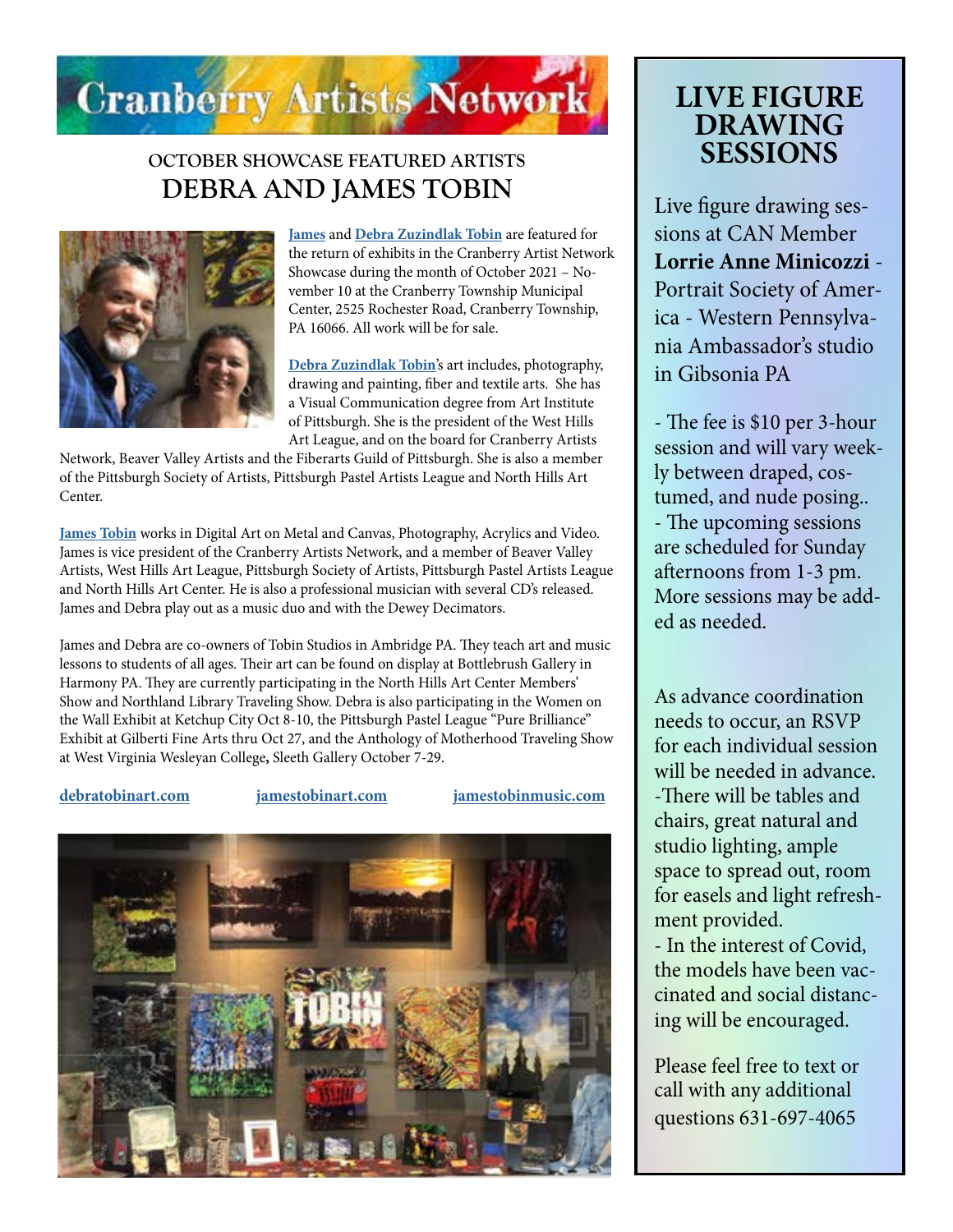### **CALL FOR ARTISTS**

### **THE LAUREL HIGHLANDS PHOTO FRIENDS 2021 PHOTOGRAPHY CONTEST**

**Who:** Everyone with an interest in photography. All ages and abilities are welcome to enter.

**When/Where:** Entries will be accepted on Oct . 27 & 28 from 11 a.m. to 6 p.m. and on Oct. 30 from 12-4 p.m. at the Laurel Arts Dressler Center, 214 S. Harrison Ave., Somerset, PA 15501.

**Awards/Reception: Prizes First, Second, Third and Best in Show.** Ribbons ans prizes will be awarded during a public reception on Nov 5, 2021 from 6-8 p.m..

#### **Exhibition:** Nov 5 - Dec 16

Full category and registration information can be found at [https://laurelarts.org/artist](https://laurelarts.org/artist-call-for-entries/)[call-for-entries/](https://laurelarts.org/artist-call-for-entries/)

# **Cranberry Artists Network**

#### MEMBER NEWS



Congratulations to CAN member Steph Moraca for her solo exhibit at The Spinning Plate Gallery, 5821 Baum Blvd., Pittsburgh, PA 15206. Exhibition features Steph's oil and acrylic landscape paintings inspired by the splendor of our National Parks.

Exhibition Dates: October 7 - 22nd. Gallery Hours 10am-7pm Opening Reception: Saturday, October 9, 6pm-9pm Online LIve Gallery Tour: October 18 @ 3pm [www.youtube.com/ThePaintingStoof](http://www.youtube.com/ThePaintingStoof) Shop now for originals and prints: [www.StephMoracaFineArt.com](http://www.StephMoracaFineArt.com)



**Gina Judy** has been accepted into the juried online member show of the RED RIVER WATERCOLOR SOCIETY.

Ray Balkwill, SWAc, renowned British landscape-painter and juror of selection for the Philadelphia Watercolor

Society 121st International Works on Paper, selected **Gina Judy** for this exhibition beginning in October.

Camelback Gallery Shades of Red 2021 Exhibition Award Winners:



**James Tobin**  Gold Award of Excellence "Guitar & Ukulele"



**Debra Tobin** Silver Award "Long May She Wave"



**Lynda Kirby** Silver Award "Fluidity"



**Larry Brandstetter** Bronze Award "6-Week Gig"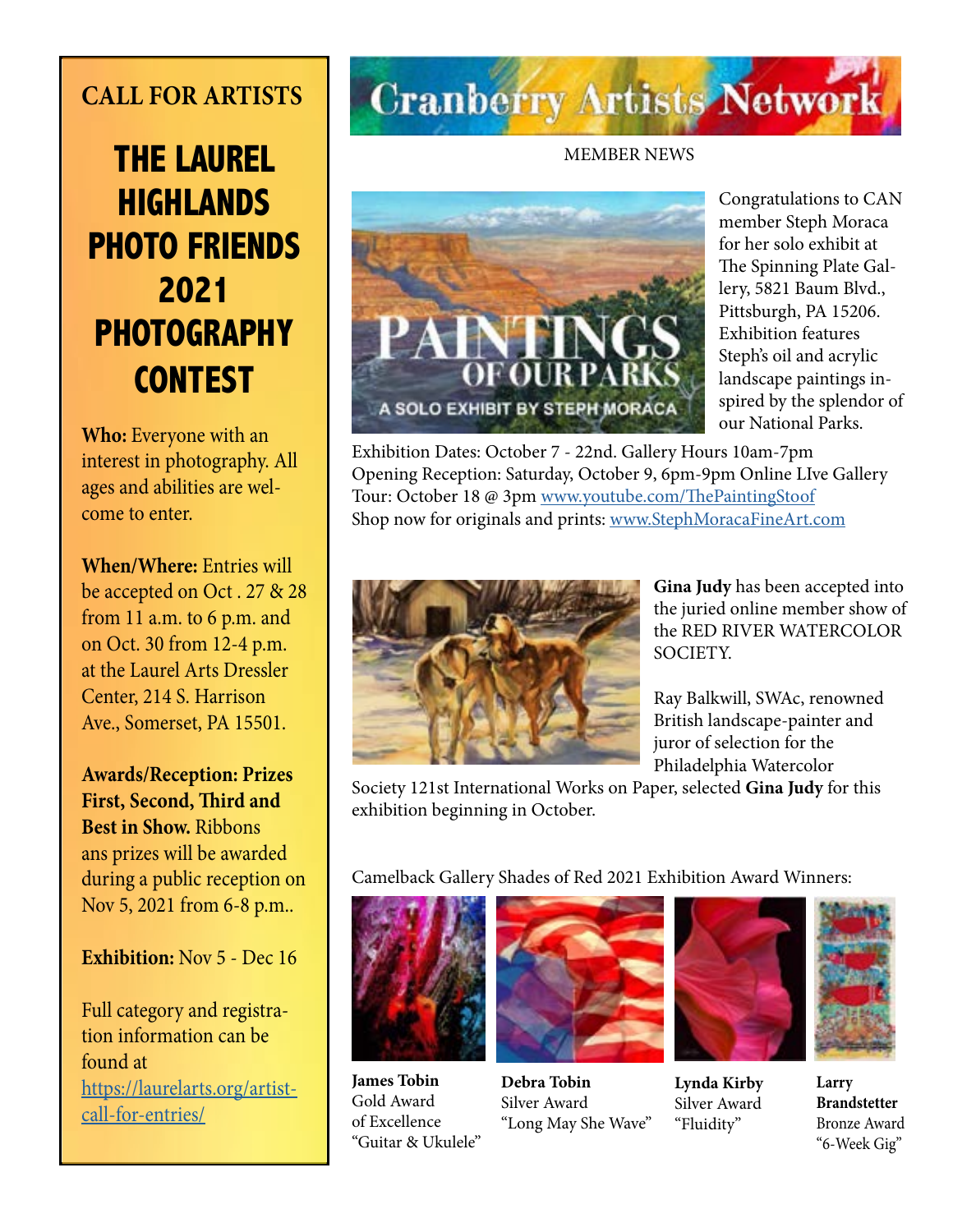

#### MEMBER NEWS

**Lynda Kirby** exhibited 3 pieces at Roadkill Gallery during the Etna Art Tour on Saturday, Sept. 25th.





**Lynda Kirby and Debra Tobin** will be participating in the WOW! Women on The Wall Photography Exhibit and Print Sale at Ketchup City, 612 Main St. Sharpsburg, PA. Show hours: Fri, Oct 8th 6-8pm, Sat,

Oct 9th 12-5 pm and Sun, Oct 10th 1-5 pm This is an Exhibition and Print Sale Featuring Women Photographers

**Gail Beem, Sandra Beitsinger, Cindy Gilberti, Diane Grguras, Gina Judy, Marian Sallade, Debra Tobin and Patricia Mae Young** are among the CAN members who will be showing work in the Pittsburgh Pastel League's "Pure Brilliance" Exhibit through October 27 at Gilberti Fine Arts, 5th Ave., Coraopolis, PA.

Opening reception October 16, 12-4pm, Awards 2:30pm.



Sunt Mon-Sat 10-4. Reception and Awards: 10/14 12-"Pure Brilliance" Pittsburgh Pastel Artists League Gilberti fine Art Gallery<br>tember 27-October 27, 2021 **JOURN FA 15100** 



If you're headed to check out all the fun at Fort Ligoner Days 2021 this week end - October 8th, 9th and 10th. Take some time to visit MAIN EXHIBIT GALLERY & ART CENTER, right down the street at 301 West Main Street. **Larry Brandstetter** will have six familiar pieces on display. His exhibit will there till February 14, 2022.

### **CALL FOR ARTISTS**



#### **June 30, July 1, 2, & 3, 2022**

You are invited to enter the Westmoreland Art Nationals Juried Fine Art & Photography Exhibition. Attached is an entry form. Please take note that the deadline is Friday, March 4, 2022. All entry forms must be postmarked or hand delivered on or before this date.

 Since 1978, the Westmoreland Art Nationals has attracted submissions from not only local artists, but also regional, national, and international talents. The first exhibit will be held at the Westmoreland County Community College from Saturday, May 21 through Wednesday, June 8 with the second exhibit taking place Thursday, June 30 through Sunday, July 3 as part of the Westmoreland Arts & Heritage Festival. The opening reception for the Festival exhibit will take place on Saturday, June 25. You may enter as many pieces as you would like to be considered in both of our exhibits. Along with two physical on-site exhibits, we will again offer digital presentation for both live shows. Both shows provide excellent exposure for you and serve as wonderful networking opportunities to meet other distinguished artists in your field.

The 2022 Westmoreland Art Nationals entry form is available at https://artsandheritage.com/art-nationals/ as a PDF form.

We welcome and encourage you to invite others to apply.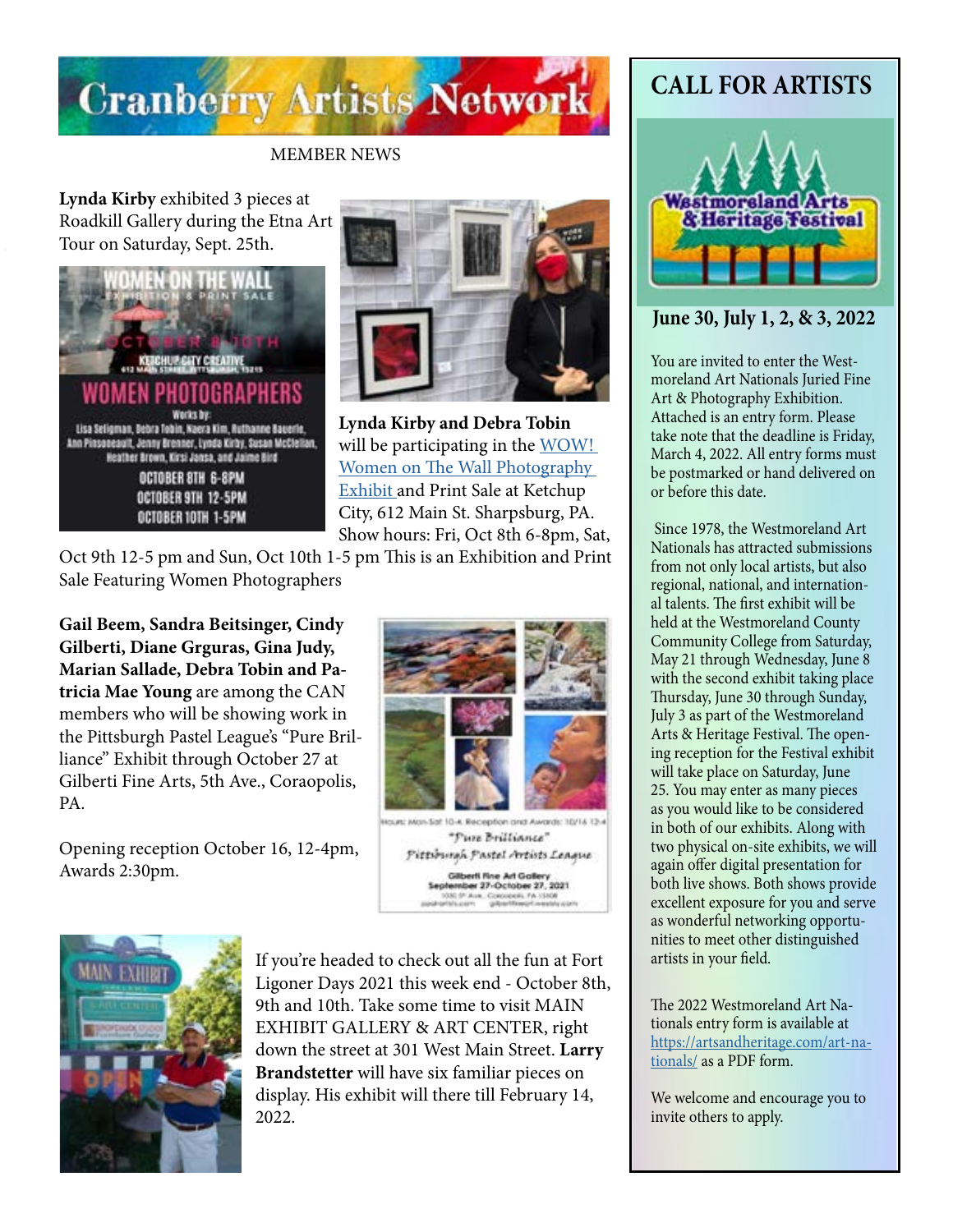#### **CALL FOR ARTISTS**

**CB** Camelback Gallery

#### **[PORTRAITS 2021](https://www.camelbackgallery.com/portraits2021competition)**

**International Online Juried Painting Competition Deadline October 10, 2021**

**Open to all artists 18 years and older. Artists should submit their best portrait paintings of persons or people. Current artwork in the last 5 years. All traditional mediums allowed including oil, acrylic, gouache, watercolor, pastel, pencil, pen, scratchboard, charcoal, conte & mixed media. No digital please. Up to two paintings allowed per submission.**

#### **[OPEN THEME 2021](https://www.camelbackgallery.com/opentheme2021competition)**

**International Online Juried Painting Competition Deadline October 21, 2021**

**Open to all artists 18 years and older for our Annual Open Theme Painting Competition. Artists should submit their best paintings in any subject matter or style. Current artwork please in the last 5 years. All tradi tional mediums allowed including oil, acrylic, gouache, watercolor, pastel, pencil, pen, scratchboard, fiber, charcoal, conte & mixed media. No digital please. Up to two paintings allowed per submission.**

#### **[AUTUMN 2021](https://www.camelbackgallery.com/autumn2021)**

**International Online Juried Visual Arts Competition Deadline November 7, 2021**

**Open to all artists 18 years and older for our annual "Autumn Themed" Visual Arts Competi- tion. Artist please submit current artwork created in the last 5 years. All traditional mediums allowed including oil, acrylic, gouache, watercolor, pastel, fiber & mixed media, digital art, photography and sculpture. Up to two art pieces allowed per submission.** 

# **Cranberry Artists Network**

#### MEMBER NEWS

Congratulations to our CAN members who won eight of the eleven awards in this year's [North Hills Art Center Members' Show! A](https://www.youtube.com/watch?v=u8SQpKW05aQ)wardees are



**Holly Pultz** Best in Show "Woman"

**Duane Cacali**  Photography Digital Art Award "Winter Blues"





**Joan Stossel Pun** Watercolor/Gouache Award "Cloister in Leon, Spain"

**Marian Sallade**  Oil/Acrylic Award "Loyal Hanna Creek"





**Patricia Young** Pastel/Colored Pencil/Pen Award "At the Summit"



**Larry Brandstetter**  Honorable Mention "Finding the Moon Goddess"

**Diane Grguras**  Honorable Mention "Peaceful"

**Gina Judy** Honorable Mention "Falling Water in Late Geometric Afternoon Light"





Other participating CAN members include Kathy Bischak, Mary Jane Hadley, Alicia Stankay, Debra and James Tobin, Betty Trout, and Elizabeth Vargo.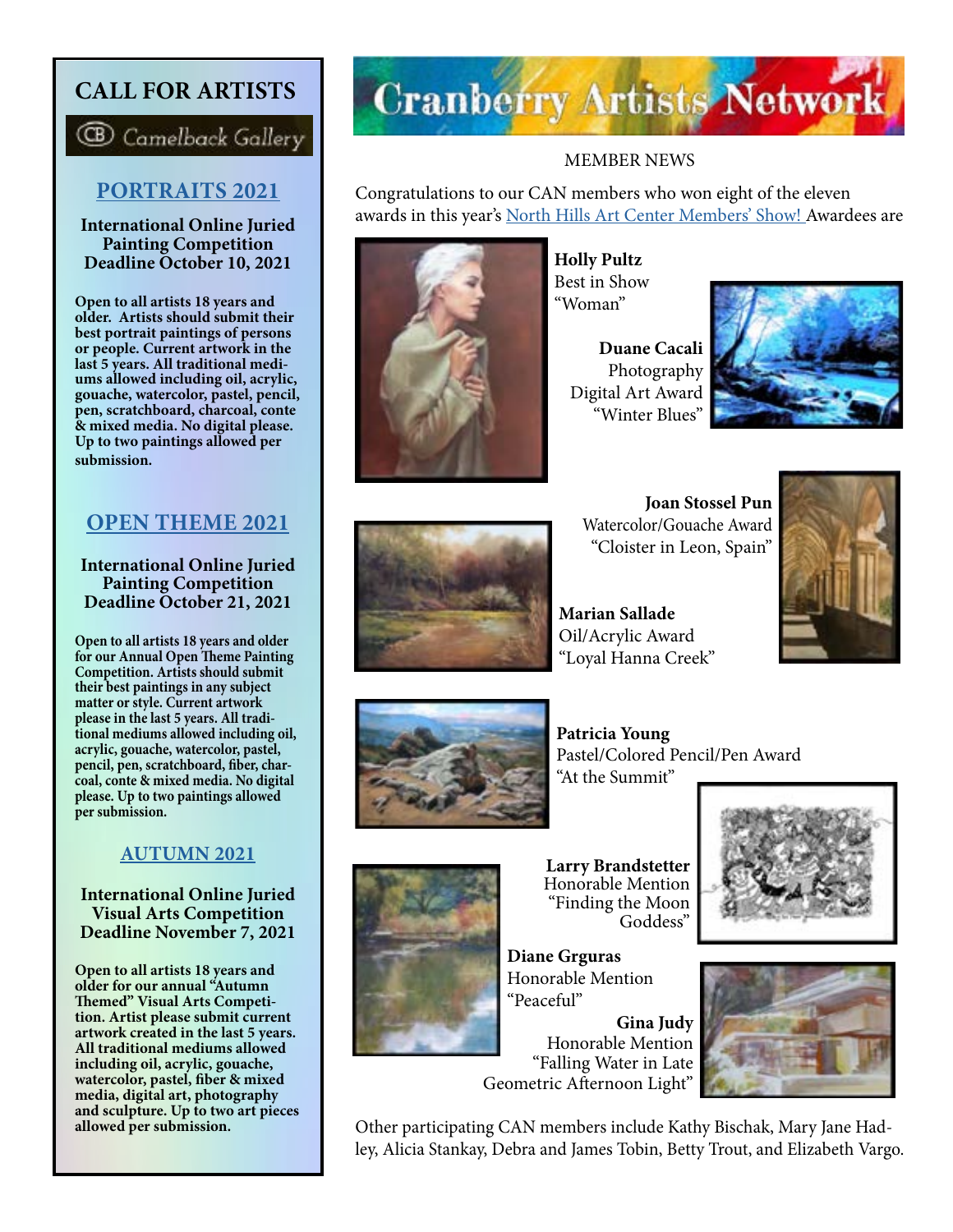# **Cranberry Artists Network**

#### MEMBER NEWS



This photo of member, Betty Douglas was taken by Scott Tady of the Beaver County Times to advertise the Mavuno Festival at Sweetwater Center for the Arts in Sewickley.

Join us at our monthly artist Firts Tuesday Figure Drawing. 10am-1pm







**CORAOPOLIS FALL FESTI** 12PM TO 4PM SATURDAY, OCT 16, 2021 **BUSINESS DISTRICT** 4TH/5TH AVES + MILL ST ART/ARTISTS IN WASHINGTON Falls Paintings Disning of Dilen't St.<br>TRUNK-OR-TREAT

UNE HUGH.<br>FÓDD TRUCKS + FARM STAND



CAN Members **Sandra Beitsinger, Doug Brown, Lynda Kirby, Joan Stossel Pun, Carol Scheftic, Alicia Stankay, Colleen Tittiger, Debbie Tobin, and James Tobin** wil be participating in the Coraopolis Fall Festival and Art Walk this Saturday, October 16th from 12-4 pm. The Coraopolis Fall Festival and Art Walk and will be pairing in-person regional artists/ artwork with participating businesses.

#### **CALL FOR ARTISTS**



#### **WHISPERS & ROARS**

on us, in person or virtually, for the opening right of Crisis<br>enter North's 7th annual domestic violence art show, an<br>vening of artistic expression honoring and colebrating<br>univers of domestic violence.

.<br>Visit the North Hills Art Gallery in person, or anime (CCN's or<br>NMAC's website and Facebook).

#### **Call for Artists:**

Art drop off at North Hills Art Center:<br>• October 11th - 11th 10am - Jpm<br>• Tuesday 10am-3pm & 7pm figm

Art Pickup:<br>November 8th - 12th 10th<br>Tuesday Stam-3pm & 7p - Neverslee Bth - Lith 10a<br>- Tuesday Mam-Ipm & 7pm<br>- Tuesday Mam-Ipm & 7pm





6:30pm - 8:30pm Art on display through November 5th



#### **In-Person Gallery**

**North Hills Art Center** 3432 Babcock Blvd Pittsburgh, PA 15237<br>Open Mon-Fri 10am - 3pm Open Tues 7pm - 9pm

412-364-3622 northhillsartcenter.org info@northhillsartcenter.org



#### **Info & Digital Gallery**

**Crisis Center North** CrisisCenterNorth.org/events Facebook: CrisisCenterNorth

**North Hills Art Center** northhillsartcenter.org **Facebook: North Hills Art** Center



#### **Submission Form & Contact**

412-364-3622 northhillsartcenter.org info@northhillsartcenter.org

╰ **CCN Contact Hilary O'Toole** 412-364-6728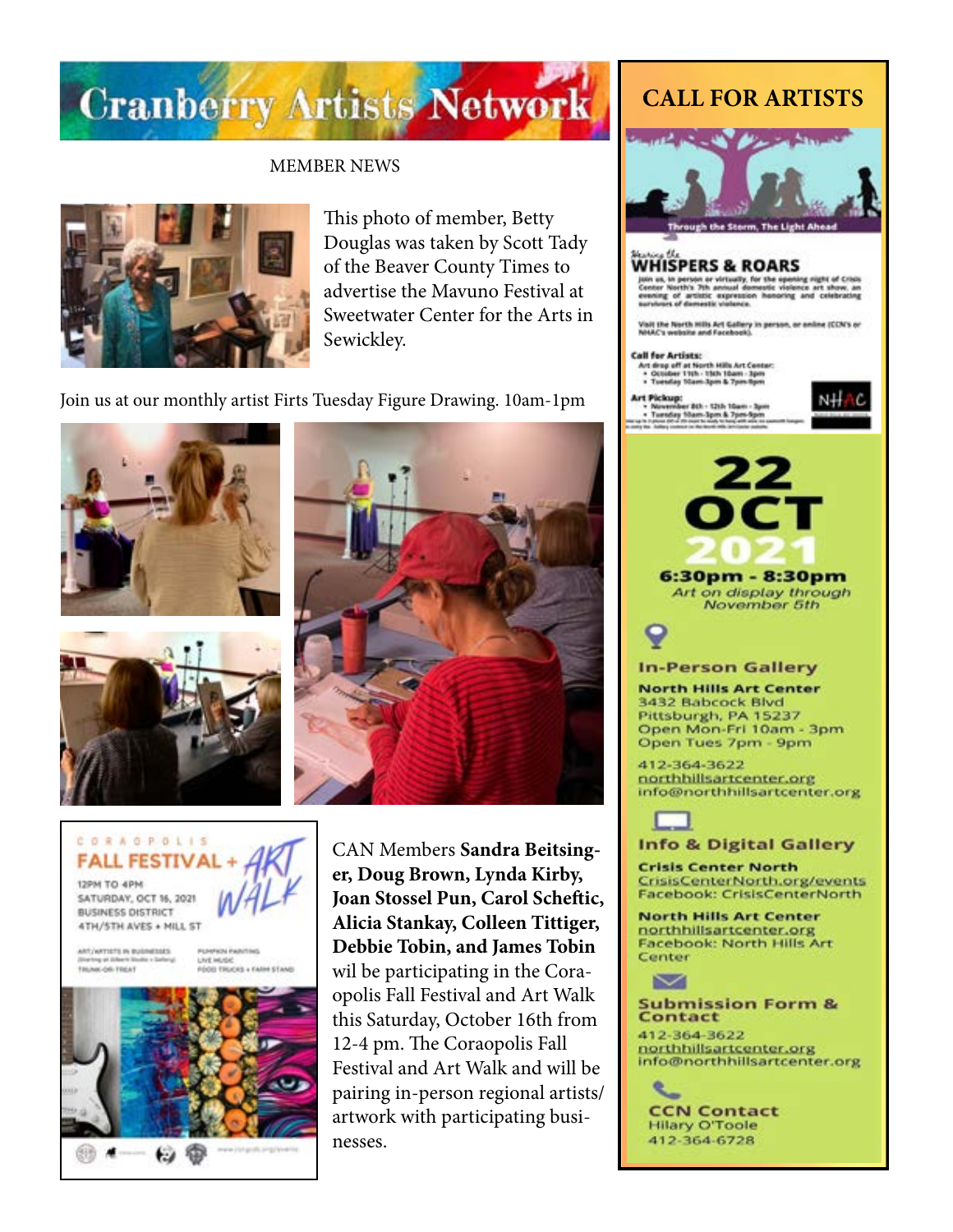#### **CALL FOR ARTISTS**



#### **Tuscarawas County Art Guild 2021 Fall Art Exhibit**

Opening Nov 20, 2021 Tuscarawas County Center for the Arts 461 Robinson Dr. S.E. New Philadelphia 44663

Entry Date Friday Oct 29, 2 to 7pm Saturday Oct 30, 9am to 3pm

 Delivery - All art must be delivered to the Tuscarawas County Center for the Arts at time of entry. All entry labels must be completed and attached to the upper left back of artwork or attached to a side of other forms of art.

Removal - All entered works of art in the show is to be removed from the Art Center Dec. 17, 20, 21, 10am & 2pm. Dec. 18, 9am to 2pm.

Entry Fees Entry fee for TCAG members is \$30 - \$35 non-members. 4 pieces max.

Rules:

[https://8c2664aa-42a6-](https://8c2664aa-42a6-468d-8c65-ee65af3da94c.filesusr.com/ugd/7afdc2_ef3868173c4e4e0288697007a89d96aa.pdf) [468d-8c65-ee65af-](https://8c2664aa-42a6-468d-8c65-ee65af3da94c.filesusr.com/ugd/7afdc2_ef3868173c4e4e0288697007a89d96aa.pdf)[3da94c.filesusr.com/](https://8c2664aa-42a6-468d-8c65-ee65af3da94c.filesusr.com/ugd/7afdc2_ef3868173c4e4e0288697007a89d96aa.pdf) [ugd/7afdc2\\_ef3868173c4e4e-](https://8c2664aa-42a6-468d-8c65-ee65af3da94c.filesusr.com/ugd/7afdc2_ef3868173c4e4e0288697007a89d96aa.pdf)[0288697007a89d96aa.pdf](https://8c2664aa-42a6-468d-8c65-ee65af3da94c.filesusr.com/ugd/7afdc2_ef3868173c4e4e0288697007a89d96aa.pdf)

Special arrangements can be made by calling William Koch 740-922-1880

# **Cranberry Artists Network**

#### MEMBER NEWS

Mary Jane Hadley has three pieces on display now through October 8 in the North Hills Members' Show.





#### Pam Wenger Weekend Watercolor Portrait Workshop Saturday, Oct. 2 and Sunday Oct. 3 from 9am to 4pm

Pittsburgh Watercolor Society is delighted to present a Weekend Watercolor Portrait Workshop with Pam Wenger, Pam is a retired teacher who has won numerous awards from the American Watercolor Society (AWS), National Watercolor Society (NWS), Perinsuluania Waterrolor Society, Pennsylvania's "Art of the State", and Baltimore Watercolor Society's Mid Atlantic shows. Pam's work has been featured in Splash Magazine, in Artist's Magazine, and she has worked with Charles Reid and Ted Nuttal. Pam's art can be viewed on her website at yome:pamwenger.com and on Facebook at facebook.com/pamiwengerwatercolor.



**Pars Wenger Connects with** people through their expressions. their pases, their placement in a compasition."

At the workshop, participants will learn to paint watercolor portraits in a spontaneous style that involves minimal layering and the use of transparent colors. Students should be comfortable with painting in watercolor, but do not need to have experience with portrait drawing or painting. Experienced artists may work freehand, but drawings printed on watercolor paper will be provided for all participants so that those who want to focus on the painting process without spending too much time drawing can do so.



As the workshop is cumulative and sequential. participants must attend both Saturday and Sunday of the workshop. (Friday evening attendance is optional.) CDC and state health guidelines will be followed during this in-person workshop. Also, Pam is an experienced Zoom workshop presenter who will mail all references and watercolor papers to participants in the event the workshop goes online.

#### Locations

Andrew Carnegie Free Library & Music Hall 300 Beechwood Ave., Carnegie, PA 15106 (Free parking on site at venue, Fasily accessible from 1-79, 1-376, U.S. 22-30, PA routes 19, 50, 65, & 511



FRIDAY, OCT. 1, 2021, 6:00-9:00 P.M. Meet the Artist / Wine & Cheese Presentation Free for workshop porticipants. All others: Suggested donation: \$10-\$15. COST FOR TWO DAY in-person WORKSHOP: PWS Members: \$200, Non-Members: \$240

REGISTRATION AND PAYMENT IN FULL DUE: Online: September 1, 2021, 11:59 P.M. Mailed: Postmarked by August 25, 2021

To obtain the supplies list, workshop description, cancellation policy, accommodations, and/or to register and pay securely online:

https://www.pittsburghwatercolorsociety.com

QUESTIONS? E-mail: Pwsworkshops75@gmail.com

To ensure your spot, you must register online, PWS prefers online payment, but to pay by mail. Complete and detach the form below. Mail with a check payable to Pittsburgh Watercolor Society, Address:

**PWS Wenger Workshop c/o Wilkins School Community Center** 7604 Charleston Ave. Wilkinsburg, PA 15218

PWS PAM WENGER Wotevrolar Portrait WORKSNOP Name:

| PWS member \$200<br>Non-Member 5240 |
|-------------------------------------|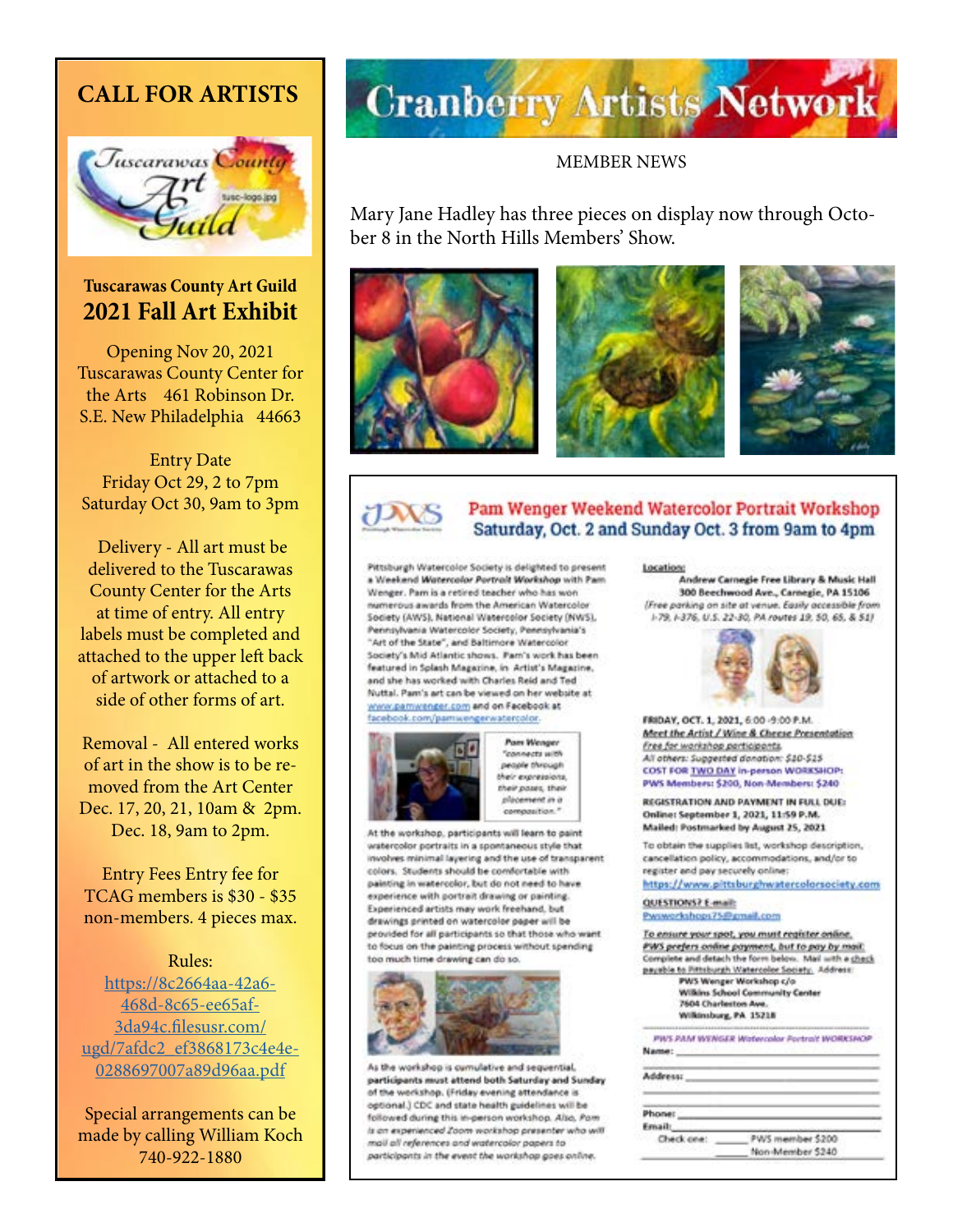## **Cranberry Artists Network**

the North Hills Art Center invites you to participate in our annual

# **TISAN MARKET** CALL FOR ARTISTS

We are preparing for the Holiday Artisan's Market and extend this invitation to you to display your creations for sale to holiday shoppers. We are looking for a wide variety of items, including holiday & home decor, jewelry, pottery, glass, paper arts, fashion items, stained glass, knitwear, and more...

Market Dates: November 20-December 11, 2021 Preview Party: November 19, 6pm-9pm Market Hours: Mondays thru Saturdays: 10am-3pm, Tuesday Evenings: 7pm-9pm

Delivery of items: November 8-12, 10am-3pm; November 9, 7-9pm & November 13, 10am-12pm Pick up of items: December 14, 7-9pm, Dec 15-17, 10am-3pm; Dec 18, 10am-12pm (tentative)

Please register to reserve your place by October 15 - or as space allows. See our website (artshowpage) for more info & to download general instructions, inventory list & show flyer.

#### WE LOOK FORWARD TO DISPLAYING AND SELLING YOUR CREATIONS!

is favored to be other attack, on will be acrossed applications. The sub-based exploses of a twice a profession of a factorial & sentence the high-<br>space approaches the state of paint and the state of the JPDE and he compa



2432 Babcock Blvd. + Pittsburgh, PA 15237 + 412-364-3622 + northhillsartcenter.org + info@nerthhillsartcenter.org



### **Collage Meet-Up by Contemporary Craft**

Join us on the third Wednesday of the month for Collage Meetup day in the Mixed Media Stu- dio.

Meet-ups are a great way to get to know other artists working in a similar medium and enjoy the company of others while you craft. No formal instruction is offered during the meet-up, but everyone is encouraged to learn from each other.

Dates:

 October 20 November 17 December 15

Time: 11am-1:30pm

Cost: Pay what you can. There is a suggested \$10 donation per session.

Materials: Bring your own ma- terials (paper, glue sticks, etc.) and feel free to use Contempo-<br>rary Craft's stash of old market-<br>ing postcards, etc. to create your collages. Contemporary Craft will provide scissors, cutting mats, and a large, bright Studio space to work in!

Lunch: You are welcome to bring a bag lunch to enjoy while you are here or you can order food from any of Pittsburgh's many meal delivery services.

Location: Contemporary Craft (5645 Butler St., Pittsburgh, PA 15201)

COVID-19: Masks are not re- quired for vaccinated visitors

If you require accessibility ac- commodations, please let us know by calling 412.261.7003 and we are happy to assist you.